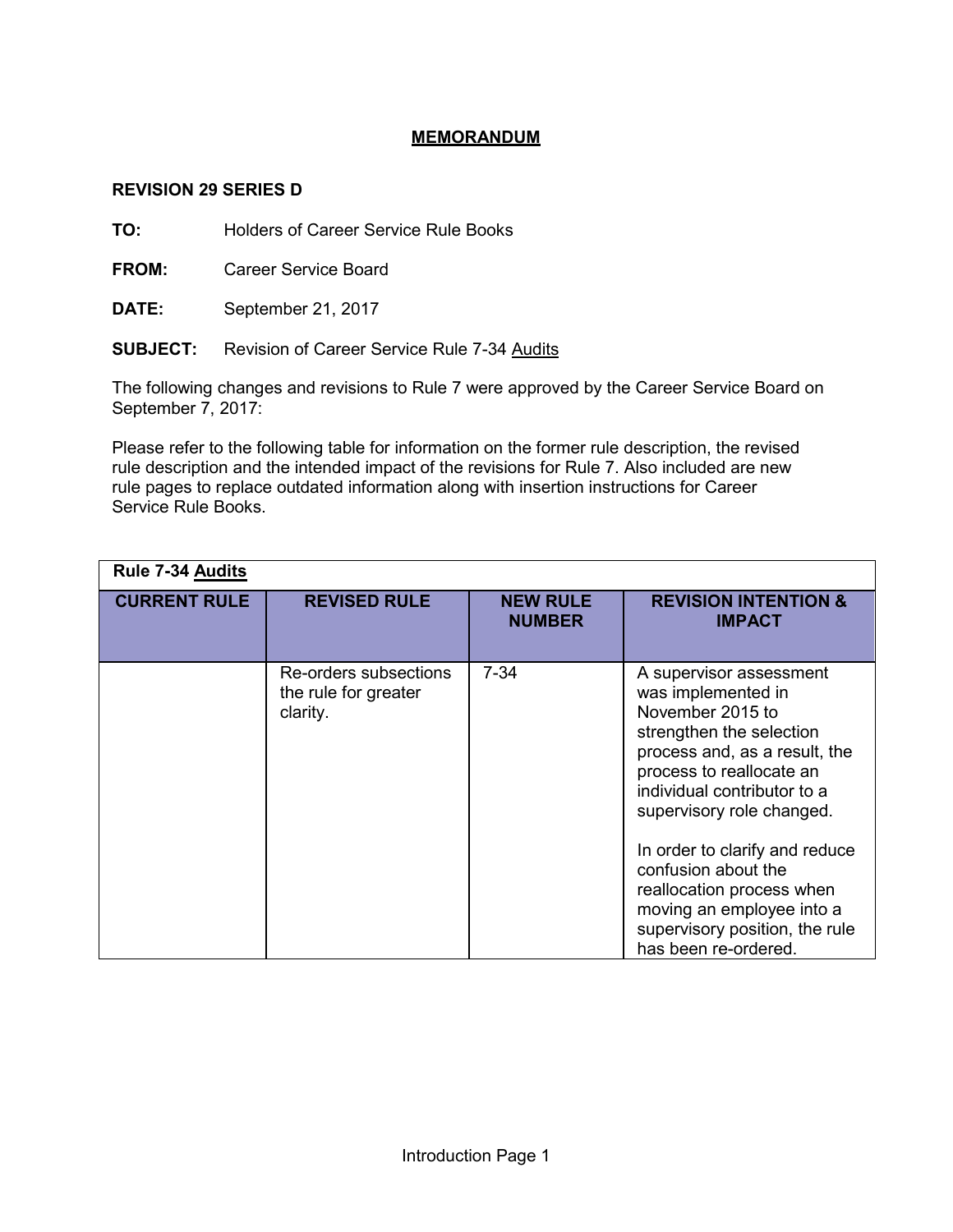|         | <b>Page Number</b> | <b>Issuance Dates</b> |
|---------|--------------------|-----------------------|
| Remove: | $7 - 4$            | September 25, 2015    |
|         |                    |                       |

|                      | <b>Page Number</b> | <b>Issuance Dates</b> |
|----------------------|--------------------|-----------------------|
| <b>Replace with:</b> | $7 - 4$            | September 21, 2017    |
|                      |                    |                       |

## **PLEASE INSERT IN YOUR RULE BOOK AS SOON AS POSSIBLE. THANK YOU.**